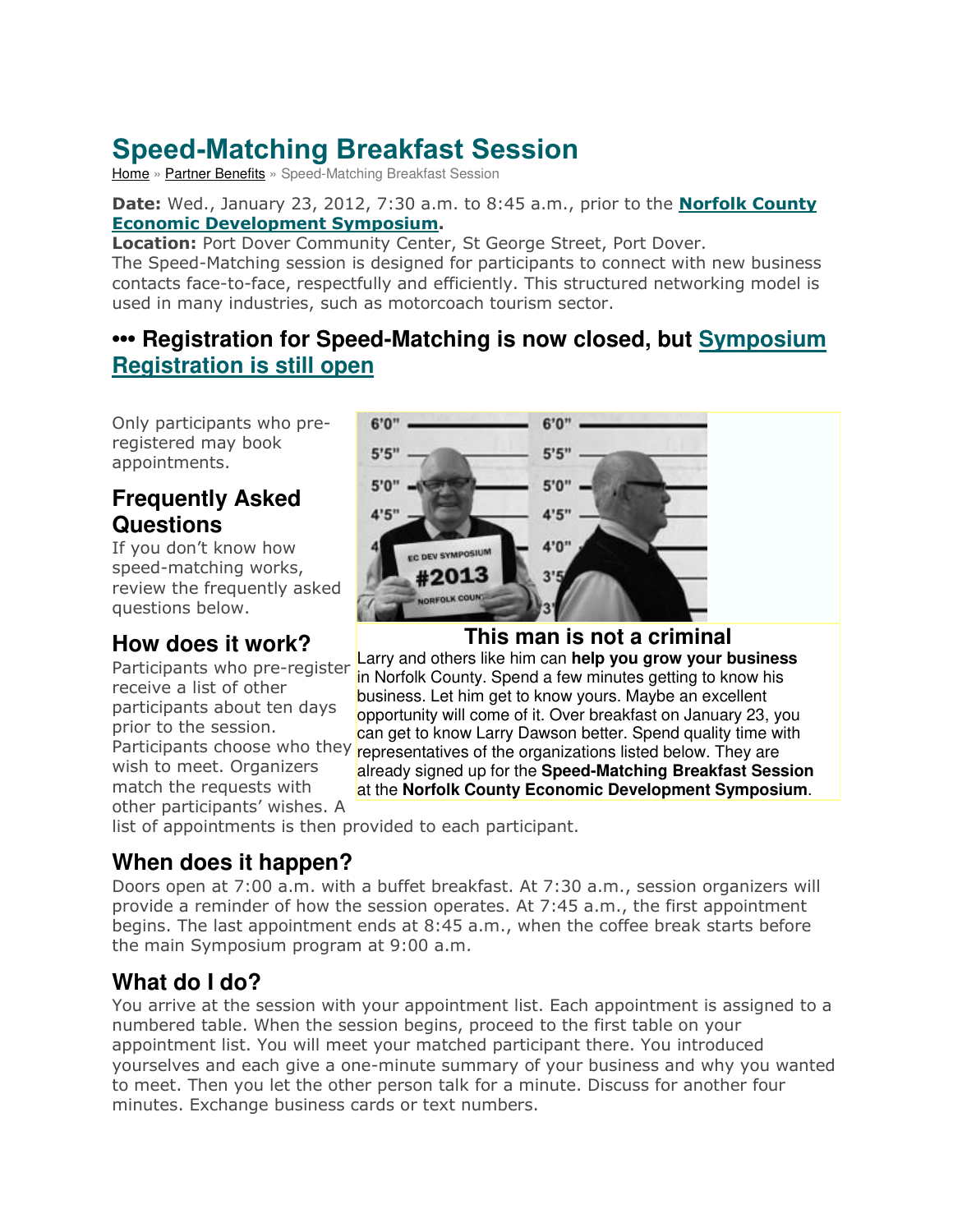#### **How do I know when the appointment ends?**

Organizers will sound a horn or bell when the appointment has one minute left, and then sound it again more loudly when the appointment is done. You have one minute to get to your next appointment at the table marked on your list.

# **How many appointments will I get?**

You may receive up to 8 appointments in the one-hour session. However, your appointments list will be generated using the following simple procedure.

- If you request an appointment with Jane and she requests one with you, then an appointment will definitely be set up for you both. These get top priority.
- If you request an appointment with Bob but he does not request one with you, then an appointment will be made on his list if he has any spots available, and vice versa.

# **How many people will I get to choose from?**

It depends on how many people pre-register for the session. This year, 56 people registered for Speed-Matching. About two weeks before the event, those who registered before the deadline will be given a list of participants to choose from. You pick your priority wish list.

# **How much does it cost?**

There is no additional cost to participate over. It is included in the \$30 [Symposium](http://www.surveymonkey.com/s/norfolksymposium13)  [registration](http://www.surveymonkey.com/s/norfolksymposium13) fee. You must register for the Symposium to participate in Speed-Matching.

#### **What if I don't get any appointments?**

That is highly unlikely. However, if you receive no appointments, you will be given the opportunity to meet with session organizers to explore your appointment requests and consider alternative ways of connecting with others.

#### **What if I don't want to meet with specific individuals?**

We hope everyone will join the spirit of meeting new people and learning new things, so we hope no one encounters this issue. However, when you submit your appointment requests, you will be given the opportunity to make your concerns known to the organizers.

#### **Can I bring someone with me on my appointments?**

It is not recommended. You only have a few minutes to connect with your fellow participant, so it is best to keep the appointment a one-on-one experience.

#### **Can two or three people from my business each request appointments?**

It is not recommended. One person per business or organization will allow the participation of as many businesses as possible.

# **Can I sell products and services during an appointment?**

You are not allowed to solicit direct business at an appointment. You and your fellow participant only have time to learn about each other and your businesses. Please do not try to push your products and services on the other participant.